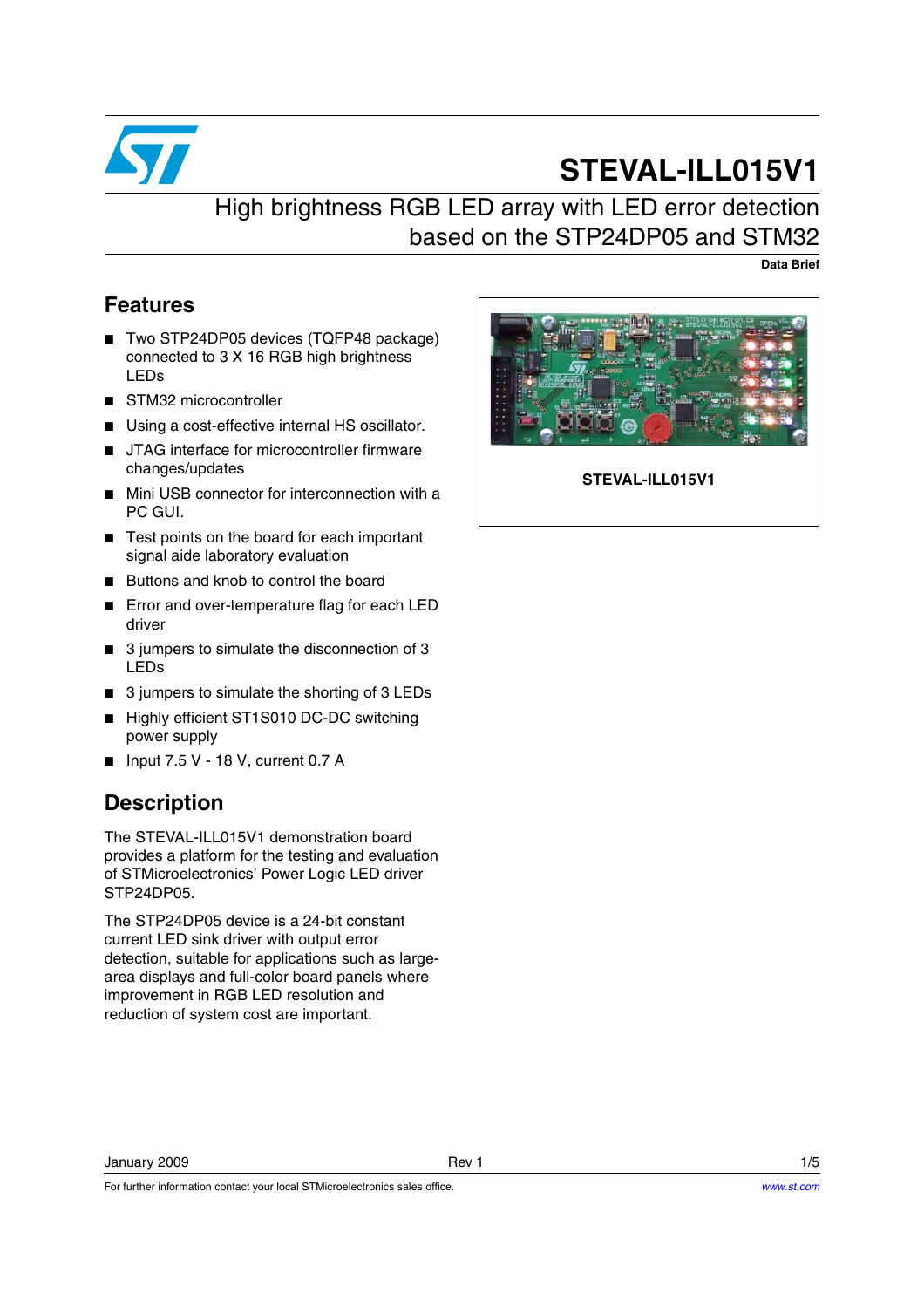### **Schematic diagram**  $\blacksquare$



#### Figure 1. Schematic - connectors, buttons, LEDs, CAN

 $\sqrt{2}$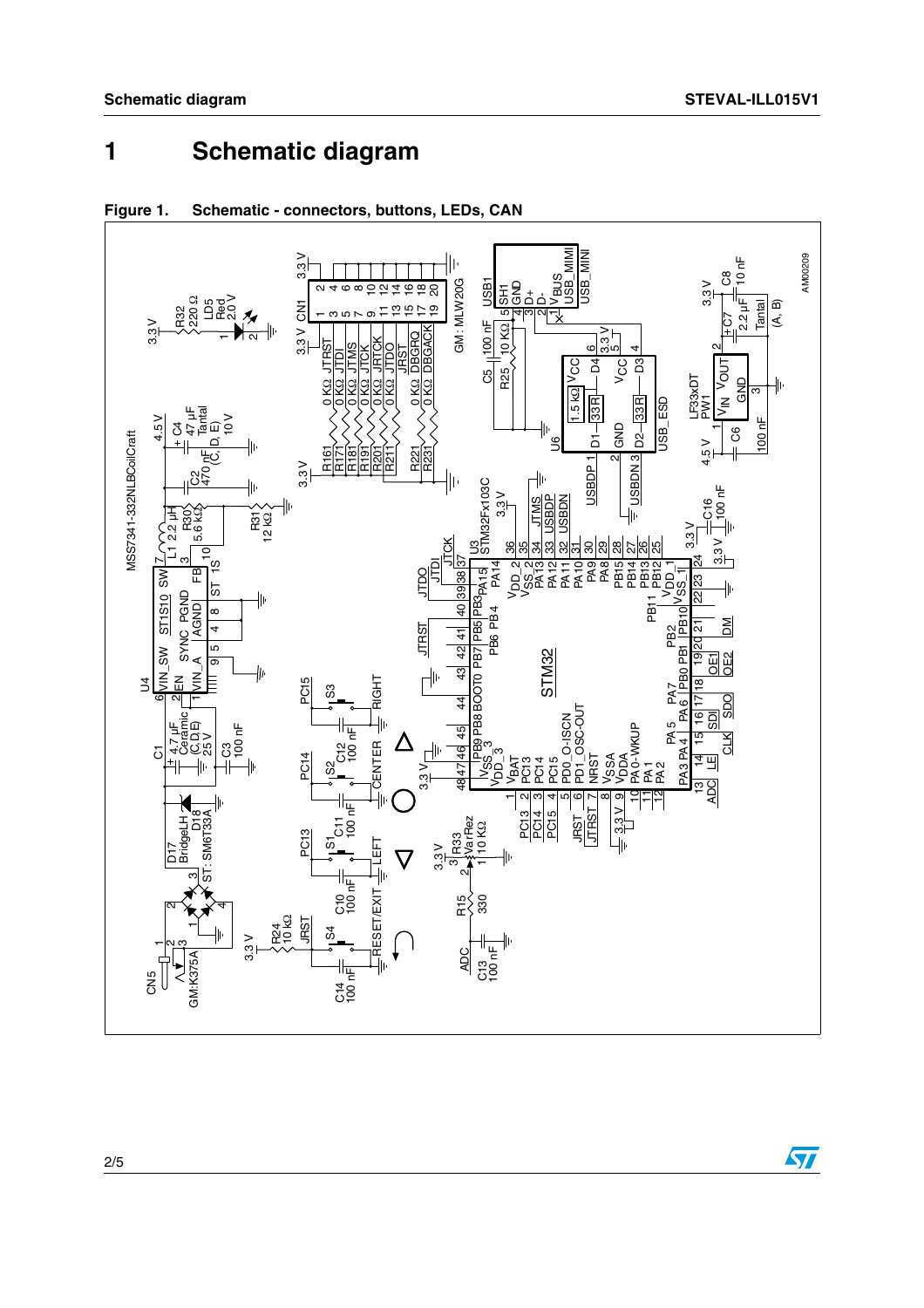

Figure 2. Schematic Cortex™ dimming

 $\sqrt{2}$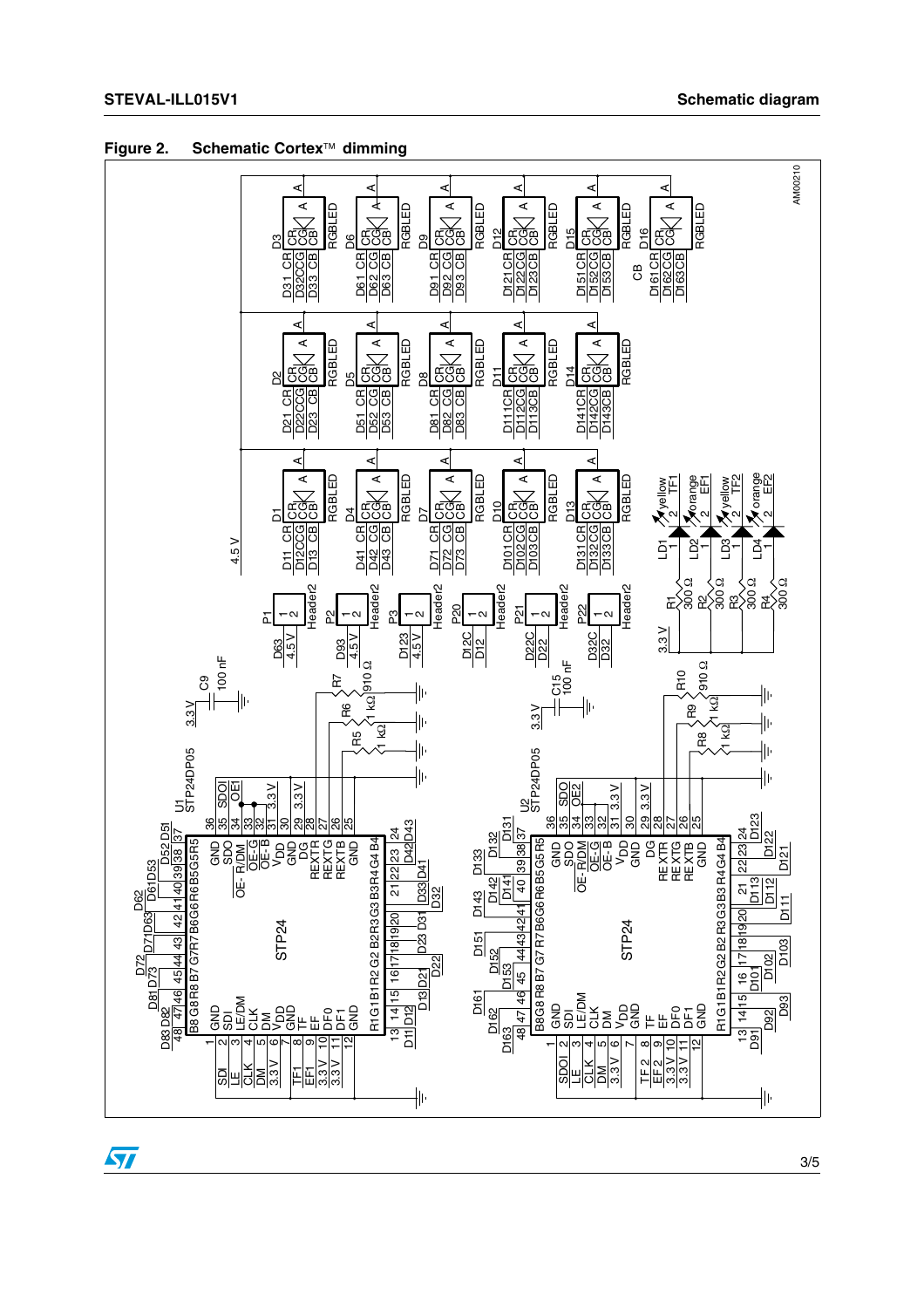# **2 Revision history**

#### Table 1. **Document revision history**

| <b>Date</b> | <b>Revision</b> | <b>Changes</b>   |
|-------------|-----------------|------------------|
| 15-Jan-2009 |                 | Initial release. |